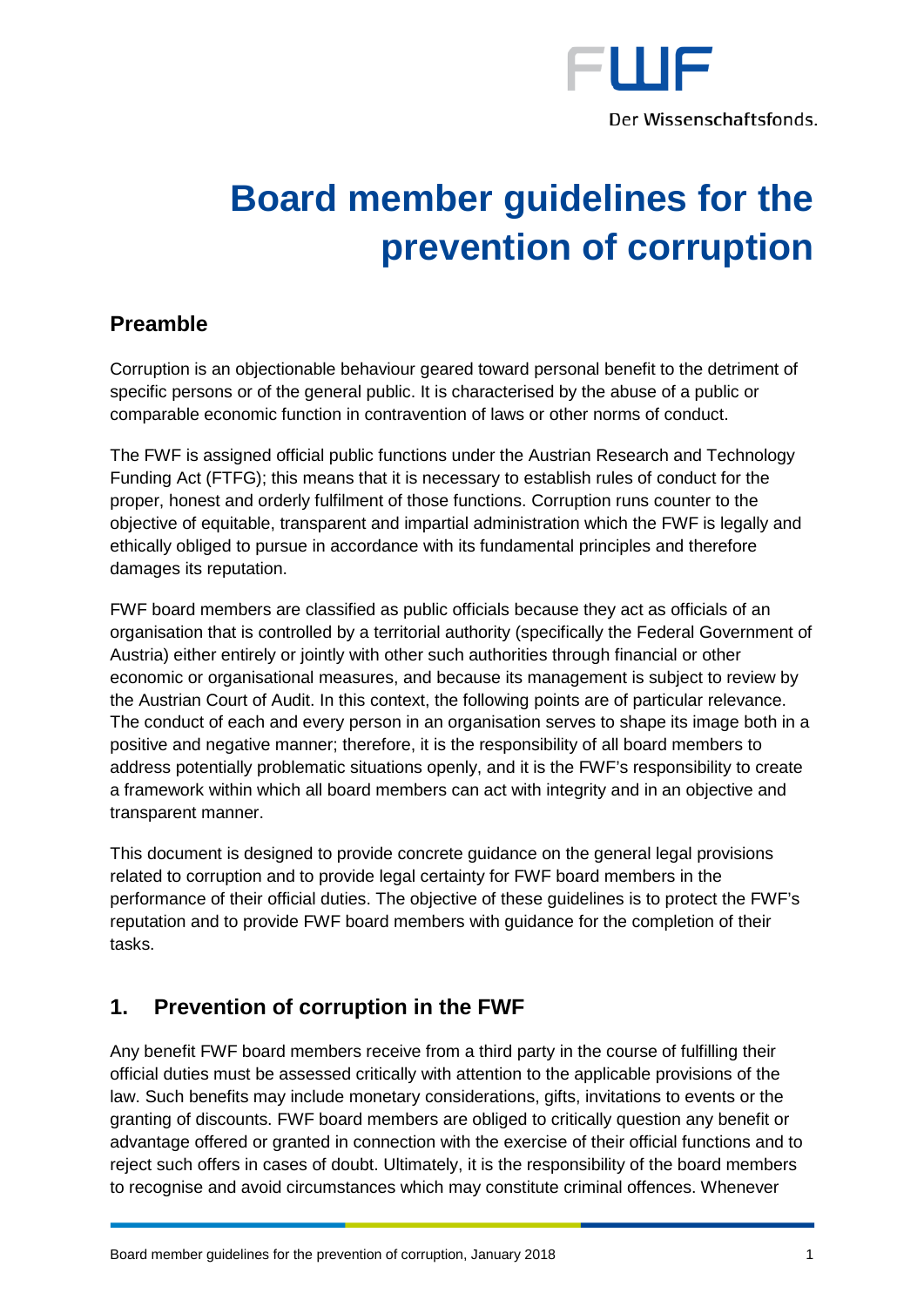

there are doubts as to whether a given action or benefit is admissible, board members should contact the FWF's Compliance Officer in order to make a determination of admissibility in advance.

### **1.1. General rules of conduct**

- I approach the topic of corruption without prejudice and from a self-critical perspective.
- I ask myself how my conduct would be viewed by an uninvolved third party.
- I carefully consider any potential dangers of accepting advantages in my official capacity.
- Role model: Through my conduct, I actively demonstrate that I do not tolerate or condone corruption.
- I reject any attempts at corrupt activities immediately and inform the competent compliance officer and, if necessary, the other board members and the supervisory board without delay.
- If I sense that someone wishes to ask me for preferential treatment in violation of my duties, I involve another board member or an FWF employee as a witness and document the facts of the incident.
- I perform my duties in such a way that my work can be reviewed or verified at any time.
- I maintain a strict separation between my function in the FWF and my private life. I consider whether my personal interests may lead to a conflict with my official duties and inform the other board members about any potential conflicts.
- I immediately inform the compliance officer and, if necessary, the other board members and the supervisory board when I detect any concrete indications of corrupt behaviour.
- I assist the FWF in detecting organisational structures and processes which may be conducive to attempts at corrupt activities.
- I never rely solely on the fact that the benefits are insignificant in size, as this may open the door to "sweetening" or "baiting" (i.e. generating gratitude and increasing dependence on the part of the board member).
- I am aware that a violation of the rules laid down in these guidelines can lead to my dismissal.

## **1.2. Potential forms of corruption**

**Acceptance of gifts:** In general, FWF board members are prohibited from accepting any gifts in connection with their official duties. Exceptions to this rule include low-value gifts in socially appropriate circumstances (e.g. flowers, wine, chocolate) and promotional gifts of low material value (pens, pads of paper, calendars and the like).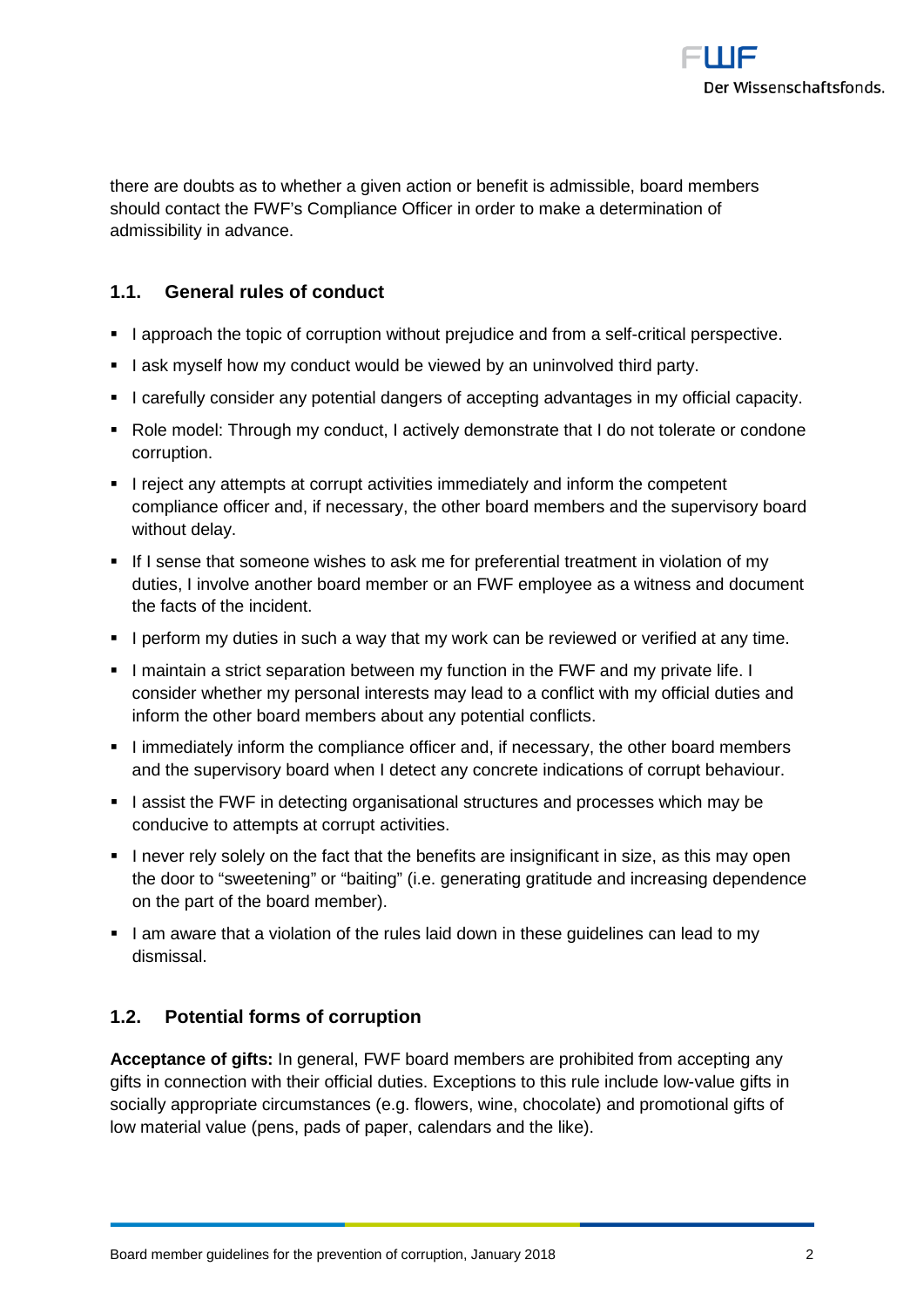

**Giving of gifts:** There is no reason why FWF board members should give gifts to third parties in the exercise of their official duties which are not provided by the FWF as promotional items or gifts of low material value given in socially appropriate circumstances (flowers, wine, chocolate).

**Acceptance and offering of business meals:** FWF board members may accept business meals or offer business meals in line with customary local or national practices as long as the cost does not exceed €65 per person. However, even in such cases, those meals must not raise any suspicions of attempted influence or manipulation and must be socially appropriate. In particular, this will be the case where meals are accepted and offered by both sides within the framework of long-term business relations where essentially topics relating to their official function or the FWF are discussed (especially with various national and international cooperation partners). FWF board members are not permitted to accept or offer free business meals in connection with their official duties for the FWF involving public officials from organisations which control the FWF in financial, economic or organisational terms or which perform a supervisory function vis-à-vis the FWF.

**Accepting invitations to events:** FWF board members are permitted to attend events (and to accept reasonable food and drink provided in the course of the events) which they attend on behalf of the FWF or which their official capacity in the FWF necessitates. However, any travel and accommodation costs in connection with the FWF board member's participation in such events shall be borne by the FWF, unless those costs are covered by another public or publicly funded organisation. FWF board members are not permitted to accept free invitations to events as a board member of the FWF in which they have no professional interest, or which are not a professional necessity, and which involve the provision of benefits or gains which go beyond the food and drink offered to all participants.

**Issuing invitations to events:** Persons may be given free invitations to FWF events if their participation in the specific event is justified by professional interest or necessity. If it is considered a necessity for the FWF to invite the person in question, the FWF is permitted to cover that person's travel and accommodation costs as well. Free invitations to events for non-business purposes or with a negligible connection to such purposes are not permitted.

**Bias:** Board members are considered unbiased when they are able to take objective and impartial decisions. Board members who carry out their duties despite being biased may be subject to disciplinary action. A definition of various conflicts of interest can be found in the "Guidelines for Cooperation Between Reviewers and the FWF Office."

**Confidentiality:** In general, all board members and employees of the FWF are obliged to maintain confidentiality. The Austrian Research and Technology Funding Act (FTFG) contains a provision on confidentiality, the violation of which qualifies as a criminal offence. A definition of confidentiality is provided in the relevant rules laid in the FWF's guidelines.

**Insider trading:** All board members in an organisation or government authority who possess or gain knowledge of "something" which is unknown or not yet known in the course of their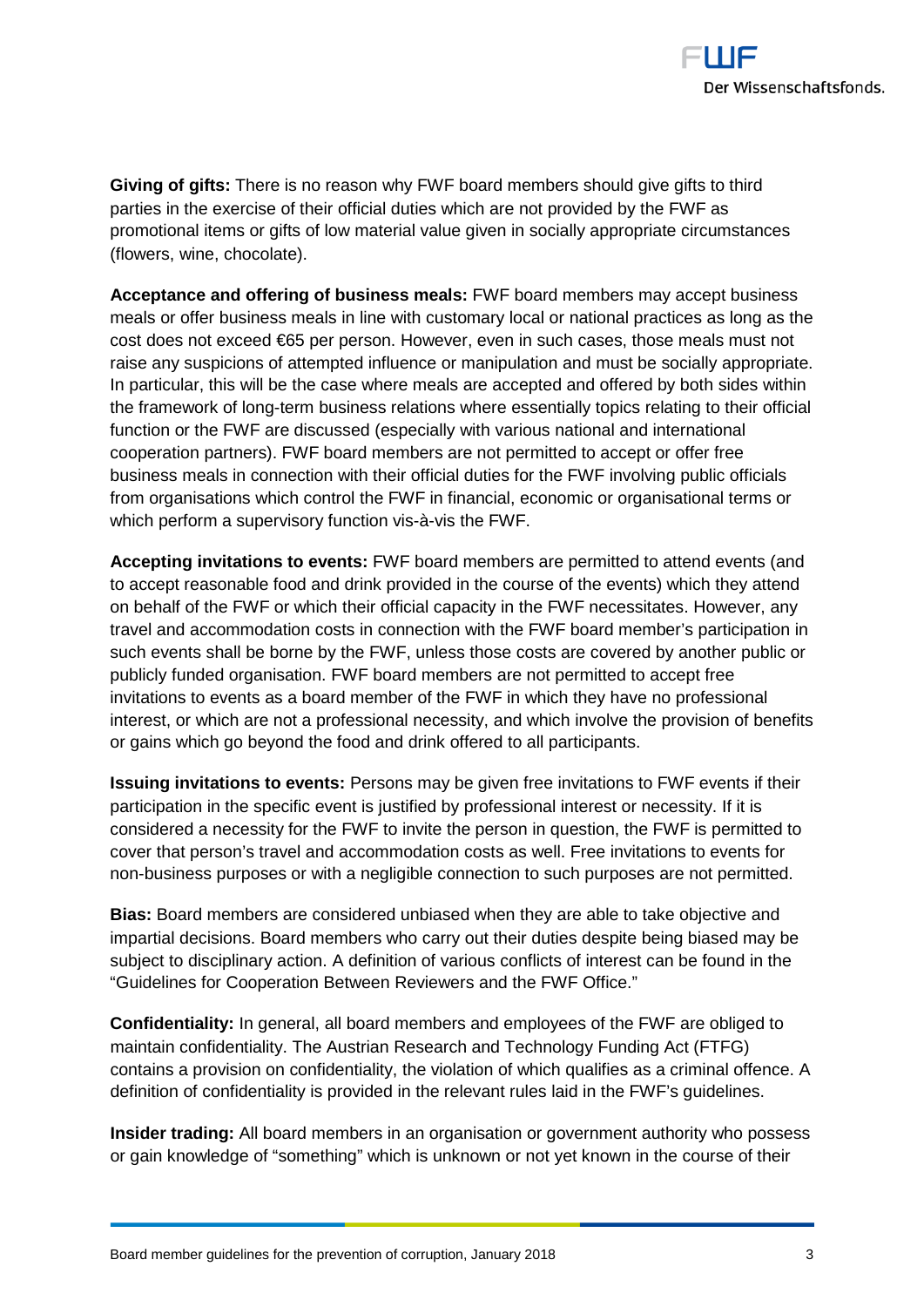

official duties may be considered insiders. The misuse of such information may be a criminal offence.

## **2. Legal anti-corruption framework**

Annex 1 to these guidelines contains the most important verbatim excerpts from Austrian laws regarding corruption:

Section 22 of the Austrian Criminal Code (StGB), in particular:

- **§ 304 Criminal Code – Passive bribery**
- **§ 305 Criminal Code – Accepting undue advantages**
- **§ 306 Criminal Code – Acceptance of benefits for the purpose of interference**
- **§ 307 Criminal Code – Active bribery**
- **§ 307a Criminal Code – Giving undue advantages**
- **§ 307b Criminal Code – Giving undue advantages for the purpose of interference**
- **§ 308 Criminal Code – Unlawful intervention**
- **§ 309 Criminal Code – Acceptance of gifts and bribery of employees and representatives**

and

- **§ 153 Criminal Code – Offence of dishonesty**
- **§ 153a Criminal Code – Acceptance of gifts by persons in authority**
- **§ 153b Criminal Code – Misuse of funds**
- **§ 168b Criminal Code – Anti-competitive collusion in tendering process**

These guidelines were published in September 2018 on the basis of the resolution of the Executive Board on 30 January 2018 and the approval of the FWF Board on 24 March 2018 and the Supervisory Board on 2 July 2018.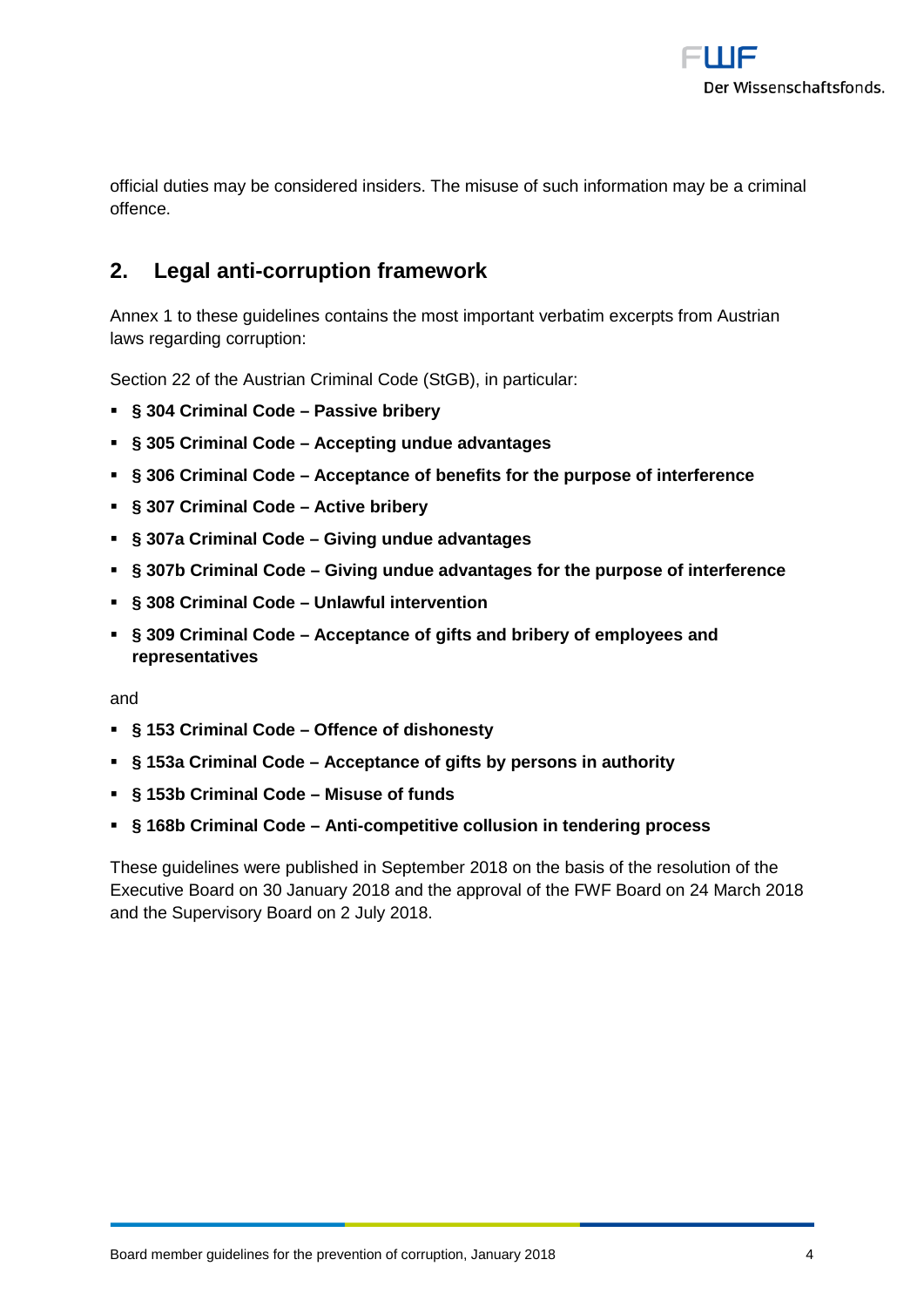## **Annex 1**

#### **Bestechlichkeit**

**§ 304.** (1) Ein Amtsträger oder Schiedsrichter, der für die pflichtwidrige Vornahme oder Unterlassung eines Amtsgeschäfts einen Vorteil für sich oder einen Dritten fordert, annimmt oder sich versprechen lässt, ist mit Freiheitsstrafe bis zu drei Jahren zu bestrafen. Ebenso ist zu bestrafen, wer als von einem Gericht oder einer anderen Behörde für ein bestimmtes Verfahren bestellter Sachverständiger für die Erstattung eines unrichtigen Befundes oder Gutachtens einen Vorteil für sich oder einen Dritten fordert, annimmt oder sich versprechen lässt.

(2) Wer die Tat in Bezug auf einen 3.000 Euro übersteigenden Wert des Vorteils begeht, ist mit Freiheitsstrafe von sechs Monaten bis zu fünf Jahren zu bestrafen, wer jedoch die Tat in Bezug auf einen 50.000 Euro übersteigenden Wert des Vorteils begeht, ist mit Freiheitsstrafe von einem bis zu zehn Jahren zu bestrafen.

#### **Vorteilsannahme**

**§ 305.** (1) Ein Amtsträger oder Schiedsrichter, der für die pflichtgemäße Vornahme oder Unterlassung eines Amtsgeschäfts für sich oder einen Dritten einen Vorteil fordert oder einen ungebührlichen Vorteil (Abs. 4) annimmt oder sich versprechen lässt, ist mit Freiheitsstrafe bis zu zwei Jahren zu bestrafen.

#### (*Anm.: Abs. 2 aufgehoben durch [BGBl. I Nr. 61/2012](https://www.ris.bka.gv.at/Dokument.wxe?Abfrage=BgblAuth&Dokumentnummer=BGBLA_2012_I_61)*)

(3) Wer die Tat in Bezug auf einen 3.000 Euro übersteigenden Wert des Vorteils begeht, ist mit Freiheitsstrafe bis zu drei Jahren zu bestrafen, wer jedoch die Tat in Bezug auf einen 50.000 Euro übersteigenden Wert des Vorteils begeht, ist mit Freiheitsstrafe von sechs Monaten bis zu fünf Jahren zu bestrafen.

(4) Keine ungebührlichen Vorteile sind

- 1) Vorteile, deren Annahme gesetzlich erlaubt ist, oder die im Rahmen von Veranstaltungen gewährt werden, an deren Teilnahme ein amtlich oder sachlich gerechtfertigtes Interesse besteht,
- 2) Vorteile für gemeinnützige Zwecke (§ 35 BAO), auf deren Verwendung der Amtsträger oder Schiedsrichter keinen bestimmenden Einfluss ausübt, sowie
- 3) in Ermangelung von Erlaubnisnormen im Sinne der Z 1 orts- oder landesübliche Aufmerksamkeiten geringen Werts, es sei denn, dass die Tat gewerbsmäßig begangen wird.

#### **Vorteilsannahme zur Beeinflussung**

**§ 306.** (1) Ein Amtsträger oder Schiedsrichter, der außer in den Fällen der §§ 304 und 305 mit dem Vorsatz, sich dadurch in seiner Tätigkeit als Amtsträger beeinflussen zu lassen, für sich oder einen Dritten einen Vorteil fordert oder einen ungebührlichen Vorteil (§ 305 Abs. 4) annimmt oder sich versprechen lässt, ist mit Freiheitsstrafe bis zu zwei Jahren zu bestrafen.

(2) Wer die Tat in Bezug auf einen 3 000 Euro übersteigenden Wert des Vorteils begeht, ist mit Freiheitsstrafe bis zu drei Jahren, wer die Tat in Bezug auf einen 50 000 Euro übersteigenden Wert des Vorteils begeht, ist mit Freiheitsstrafe von sechs Monaten bis zu fünf Jahren zu bestrafen.

(3) Wer lediglich einen geringfügigen Vorteil annimmt oder sich versprechen lässt, ist nach Abs. 1 nicht zu bestrafen, es sei denn, dass die Tat gewerbsmäßig begangen wird.

#### **Bestechung**

§ 307. (1) Wer einem Amtsträger oder Schiedsrichter für die pflichtwidrige Vornahme oder Unterlassung eines Amtsgeschäfts einen Vorteil für ihn oder einen Dritten anbietet, verspricht oder gewährt, ist mit Freiheitsstrafe bis zu drei Jahren zu bestrafen. Ebenso ist zu bestrafen, wer einem Sachverständigen (§ 304 Abs. 1) für die Erstattung eines unrichtigen Befundes oder Gutachtens einen Vorteil für ihn oder einen Dritten anbietet, verspricht oder gewährt.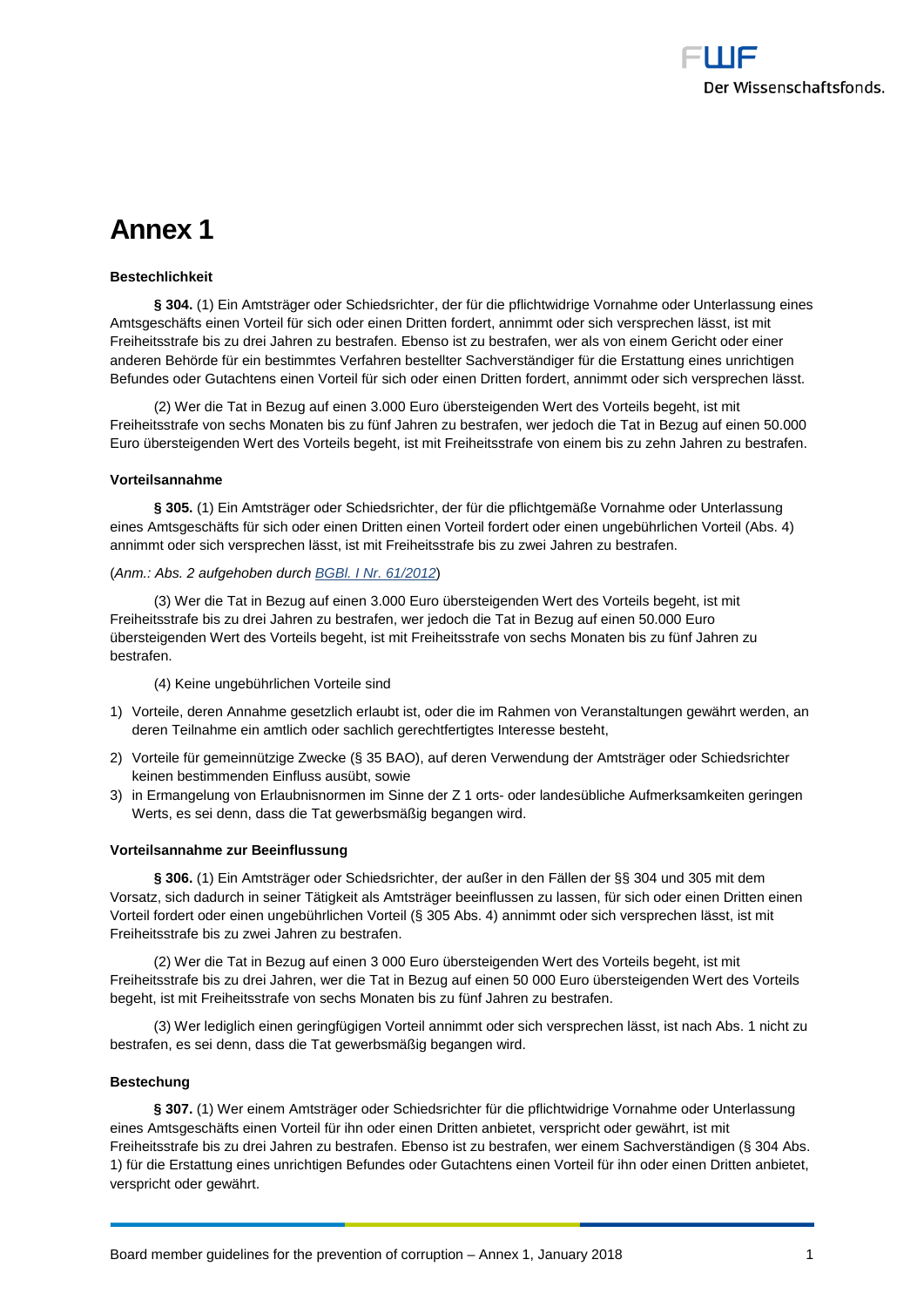

(2) Wer die Tat in Bezug auf einen 3.000 Euro übersteigenden Wert des Vorteils begeht, ist mit Freiheitsstrafe von sechs Monaten bis zu fünf Jahren zu bestrafen, wer jedoch die Tat in Bezug auf einen 50.000 Euro übersteigenden Wert des Vorteils begeht, ist mit Freiheitsstrafe von einem bis zu zehn Jahren zu bestrafen.

#### **Vorteilszuwendung**

**§ 307a.** (1) Wer einem Amtsträger oder Schiedsrichter für die pflichtgemäße Vornahme oder Unterlassung eines Amtsgeschäfts einen ungebührlichen Vorteil (§ 305 Abs. 4) für ihn oder einen Dritten anbietet, verspricht oder gewährt, ist mit Freiheitsstrafe bis zu zwei Jahren zu bestrafen.

(2) Wer die Tat in Bezug auf einen 3.000 Euro übersteigenden Wert des Vorteils begeht, ist mit Freiheitsstrafe bis zu drei Jahren zu bestrafen, wer jedoch die Tat in Bezug auf einen 50.000 Euro übersteigenden Wert des Vorteils begeht, ist mit Freiheitsstrafe von sechs Monaten bis zu fünf Jahren zu bestrafen.

#### **Vorteilszuwendung zur Beeinflussung**

**§ 307b.** (1) Wer außer in den Fällen der §§ 307 und 307a einem Amtsträger oder Schiedsrichter einen ungebührlichen Vorteil (§ 305 Abs. 4) für ihn oder einen Dritten mit dem Vorsatz anbietet, verspricht oder gewährt, ihn dadurch in seiner Tätigkeit als Amtsträger zu beeinflussen, ist mit Freiheitsstrafe bis zu zwei Jahren zu bestrafen.

(2) Wer die Tat in Bezug auf einen 3 000 Euro übersteigenden Wert des Vorteils begeht, ist mit Freiheitsstrafe bis zu drei Jahren zu bestrafen, wer jedoch die Tat in Bezug auf einen 50 000 Euro übersteigenden Wert des Vorteils begeht, ist mit Freiheitsstrafe von sechs Monaten bis zu fünf Jahren zu bestrafen.

#### **Verbotene Intervention**

**§ 308.** (1) Wer für sich oder einen Dritten dafür einen Vorteil fordert, annimmt oder sich versprechen lässt, dass er einen ungebührlichen Einfluss auf die Entscheidungsfindung eines Amtsträgers oder eines Schiedsrichters nehme, ist mit Freiheitsstrafe bis zu zwei Jahren zu bestrafen.

(2) Ebenso ist zu bestrafen, wer einem anderen dafür einen Vorteil anbietet, verspricht oder gewährt, dass dieser einen ungebührlichen Einfluss auf die Entscheidungsfindung eines Amtsträgers oder eines Schiedsrichters nehme.

(3) Wer die Tat in Bezug auf einen 3 000 Euro übersteigenden Wert des Vorteils begeht, ist mit Freiheitsstrafe bis zu drei Jahren zu bestrafen. Wer die Tat in Bezug auf einen 50 000 Euro übersteigenden Wert des Vorteils begeht, ist mit Freiheitsstrafe von sechs Monaten bis zu fünf Jahren zu bestrafen.

(4) Eine Einflussnahme auf die Entscheidungsfindung eines Amtsträgers oder Schiedsrichters ist dann ungebührlich, wenn sie auf die pflichtwidrige Vornahme oder Unterlassung eines Amtsgeschäfts abzielt oder mit dem Anbieten, Versprechen oder Gewähren eines ungebührlichen Vorteils (§ 305 Abs. 4) für den Amtsträger oder für ihn an einen Dritten verbunden ist.

(5) Der Täter ist nicht nach den vorstehenden Absätzen zu bestrafen, wenn die Tat nach einer anderen Bestimmung mit strengerer Strafe bedroht ist.

#### **Geschenkannahme und Bestechung von Bediensteten oder Beauftragten**

**§ 309.** (1) Ein Bediensteter oder Beauftragter eines Unternehmens, der im geschäftlichen Verkehr für die pflichtwidrige Vornahme oder Unterlassung einer Rechtshandlung von einem anderen für sich oder einen Dritten einen Vorteil fordert, annimmt oder sich versprechen lässt, ist mit Freiheitsstrafe bis zu zwei Jahren zu bestrafen.

(2) Ebenso ist zu bestrafen, wer einem Bediensteten oder Beauftragten eines Unternehmens im geschäftlichen Verkehr für die pflichtwidrige Vornahme oder Unterlassung einer Rechtshandlung für ihn oder einen Dritten einen Vorteil anbietet, verspricht oder gewährt.

(3) Wer die Tat in Bezug auf einen 3 000 Euro übersteigenden Vorteil begeht, ist mit Freiheitsstrafe bis zu drei Jahren, übersteigt der Vorteil jedoch 50 000 Euro mit Freiheitsstrafe von sechs Monaten bis zu fünf Jahren zu bestrafen.